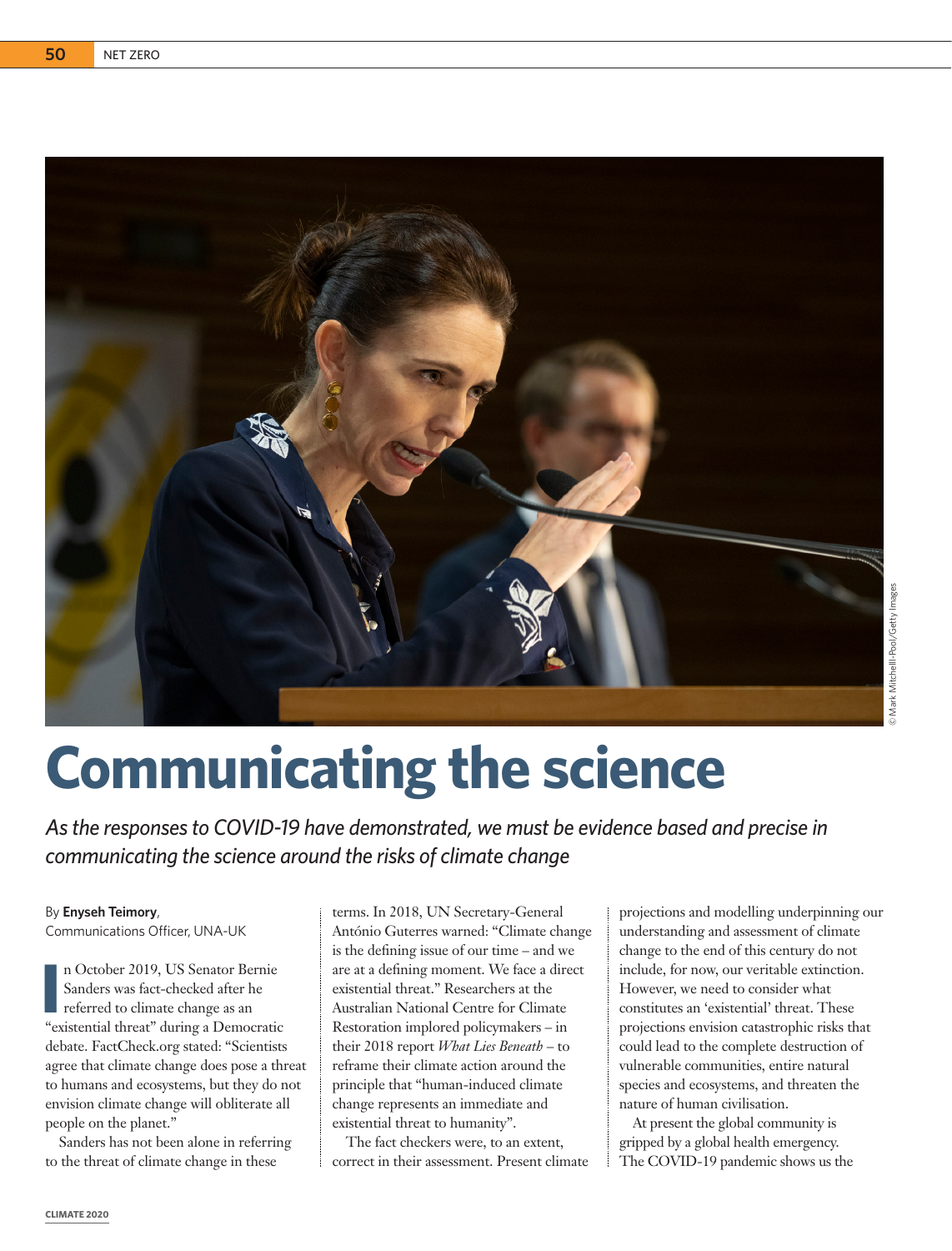**New Zealand's Prime Minister Jacinda Ardern delivering a COVID-19 briefing. She has won wide praise for the clarity and effectiveness of her communication, and has succeeded in her strategy to suppress the outbreak in the country**

devastating impacts of a threat that may not be existential, yet demands urgent mitigation to save lives and protect our communities.

#### **The science**

The accepted international authority on climate change is the Intergovernmental Panel on Climate Change. The IPCC is a body of the UN tasked with providing comprehensive and objective scientific information on the risks of climate change. The Panel brings together hundreds of experts and stakeholders from across the world.

Since 1990, the IPCC has produced five assessment reports, each one a major review of the latest climate science, and six special reports. Its most recent *Fifth Assessment Report*, published in 2014, adopted four 'Representative Concentration Pathways' (RCPs) – greenhouse gas concentration trajectories for the 21st century – to form the basis of climate modelling and research. Of these pathways, RCP 8.5 projects an increase in global warming to approximately 4°C by 2100. This projection has formed the foundation of the climate change debate as the 'worst case' apocalyptic scenario. This is opposed to the 'best case' scenario of the 2016 Paris Agreement of warming of 1.5°C – the target to preserve civilisation as we know it.

#### **The worst-case scenarios**

A future of 4°C of global warming is a terrifying one. It would see 1.2 to 2.2 million people displaced from the Caribbean, Indian and Pacific oceans, a prospect that the Foreign Minister of the Marshall Islands stated to be "equivalent in our minds to genocide". Whole ecosystems would be lost, and there would be eight million cases of dengue fever annually in Latin America alone. The global economy would be 30 per cent smaller and would likely have to take a very different form. Civilisation as we know it would be unrecognisable: humans would be forced

to migrate as regions became uninhabitable or unfarmable due to droughts, floods or deadly temperatures.

The modelling for this future scenario depends on global consumption of fossil fuels increasing sixfold. This projection seems unlikely, given developments in recent years such as the fall in renewable energy pricing and the decline in coal combustion in the developing world.

Instead, in the *World Energy Outlook*  published at the end of 2019, the International Energy Agency (IEA) projects that if we continue on a likely path of 'business as usual', global temperatures will increase by between 2.9°C and 3.4°C. This would still be catastrophic.

Nations Environment Programme (UNEP) *Emissions Gap Report 2019*. The recent IEA report instead projects that if countries deliver on their obligations under the Paris Agreement, warming could be limited to 2.7°C to 3°C.

This likely scenario of warming above 2°C may be a world away from the consequences of 4°C of warming, but it is still dramatically worse than the prospects posed by a future of 1.5°C of warming. The IPCC's 2018 *Special Report on Global Warming of 1.5°C*, demonstrated that warming of 2°C compared to 1.5°C would:

● increase the number of people both exposed to climate-related risks and susceptible to poverty by up to several

*Climate projections are imperfect and necessarily flexible, and the worst-case scenarios may be worse than possibly thought. What remains evident is that with higher global temperatures, the risk of further warming also increases*

According to a report by Carbon Brief, a projection of global warming at this range would see Southern Europe in permanent drought, areas burned by wildfires would increase in the USA sixfold, and damages from river flooding would increase by 30 times in Bangladesh and 60 times in the UK. Life would continue, but not as we know it.

Climate projections are imperfect and necessarily flexible, and the worst-case scenarios may yet be worse than possibly thought. However, what remains evident is that with higher global temperatures, the risk of further warming also increases. Scientists warned in 2018 that this could trigger a 'hothouse Earth' – a domino effect of warming with tragic consequences not yet imagined, if the global community does not take action.

## **The most likely scenario?**

With each passing year the Paris Agreement target of 1.5°C of warming becomes increasingly difficult, perhaps even unrealistic according to the United hundred million by 2050;

- result in around 420 million more people being frequently exposed to extreme heat waves;
- see 26–34 million more people exposed to increased flooding in 2050.

Warming considerably above 2°C would likely lead to a scenario somewhere between these outcomes and the worst-case outcomes above.

All these projections demonstrate that we are undeniably set for a future where global warming transforms the way we live and our quality of life, and threatens the existence of vulnerable communities and entire ecosystems.

However, the science also shows that these prospects are hugely variable. Changes as seemingly small as 0.5°C can be the difference between a bearable future and one that causes considerable suffering for hundreds of millions of people.

#### **The communication challenge**

The focus of messaging on climate change